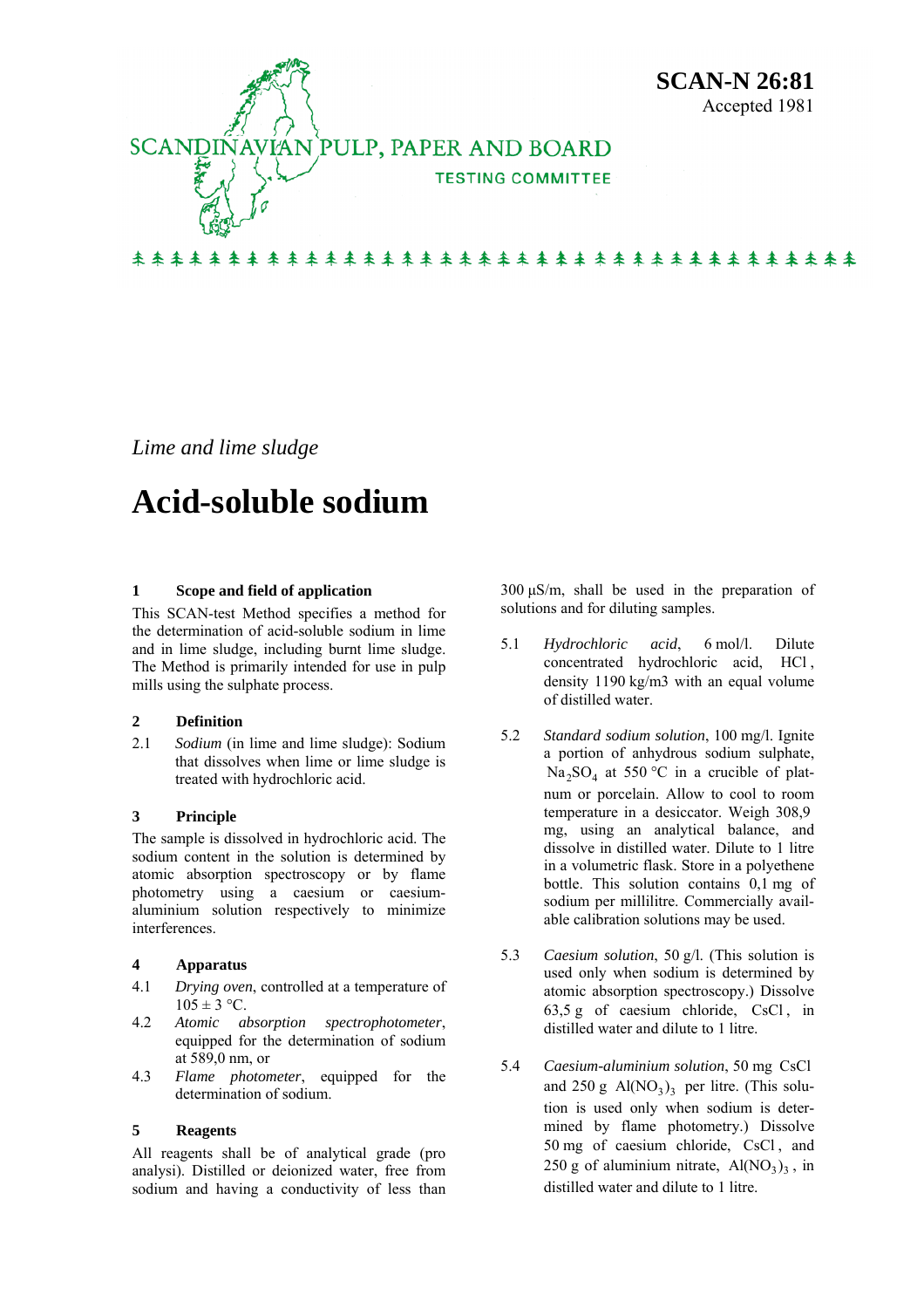# **SCAN–N 26:81**

Page 2

## **6 Preparation of sample**

Dry wet samples of lime sludge in a drying oven at 105 °C. Grind all samples in a mortar until a fine powder has been obtained.

# **7 Procedure**

7.1 *Preparation of sample solution*. In a 250 ml beaker weigh, to the nearest 0,001 g, a sample of about 2 g. Add 25 ml of distilled water, mix and add with caution 10 to 15 ml of the hydrochloric acid (5.1). Continue the mixing until no more sample dissolves.

> Filter through a paper filter and wash the filter with a few small portions of distilled water. Collect the filtrate and the washings in a 1 litre volumetric flask and dilute to the mark with distilled water.

7.2 *Determination of sodium by atomic absorption spectroscopy*. Dilute 10 ml of the standard sodium calibration solution (5.2) to 100 ml in a volumetric flask. This solution contains 0,01 mg of sodium per millilitre.

> Prepare a series of 5 calibration solutions by diluting  $v$  ml of the diluted standard sodium solution to 100 ml with distilled water in volumetric flasks. Before filling up to the mark, add 2 ml of the caesium solution (5.3). Select the volumes  $\nu$  so that the working range of the atomic absorption spectrophotometer is covered; this range is normally  $0,1$  to  $1,0$  mg/l. Prepare also a blank solution ( $v = 0$ ). Prepare fresh solutions each day determinations are made.

> Dilute  $a$  ml of the sample solution (7.1) to 100 ml in a volumetric flask. Before filling up to the mark, add 2 ml of the caesium solution (5.3). Select *a* so that the sodium content of the final solution is within the range covered by the calibration solutions.

Following the instructions for the spectrophotometer, measure the absorbance at 589,0 nm in an air-acetylene flame. Measure the absorbance of the calibration solutions before and after that of the sample solution. Determine the sodium content of the sample solution from a calibration graph obtained by plotting the absorbance against the sodium content for the series of calibration solutions.

7.3 *Determination of sodium by flame photometry*. Prepare a series of 5 calibration solutions by diluting  $v$  ml of the standard sodium solution (5.2) to 100 ml with distilled water in volumetric flasks. Before filling up to the mark, add 10 ml of the caesium-aluminium solution  $(5.4)$ 

> Select the volumes  $v$  so that the working range of the flame photometer is covered; this range is normally 1 to 10 mg/l. Prepare also a blank solution  $(v = 0)$ .

> Dilute  $a$  ml of the sample solution (7.1) to 100 ml in a volumetric flask. Before filling up to the mark, add 10 ml of the caesium-aluminium solution (5.4). Select *a* so that the sodium content of the final solution is within the range covered by the calibration solutions.

> Following the instructions for the flame photometer, measure the emission at 589,0 nm.

> Measure the emission from the calibration solutions before and after that of the sample solution. Determine the sodium content of the sample solution from a calibration graph obtained by plotting the emission against the sodium content for the series of calibration solutions.

*Note* − The calibration graph is theoretically a curve passing through a maximum. Only the almost linear part near the origin should be used for the determination of sodium.

# **8 Calculation**

Calculate the sodium content of the dry sample from the expression

$$
X = \frac{100 \cdot c}{(a \cdot w)}
$$